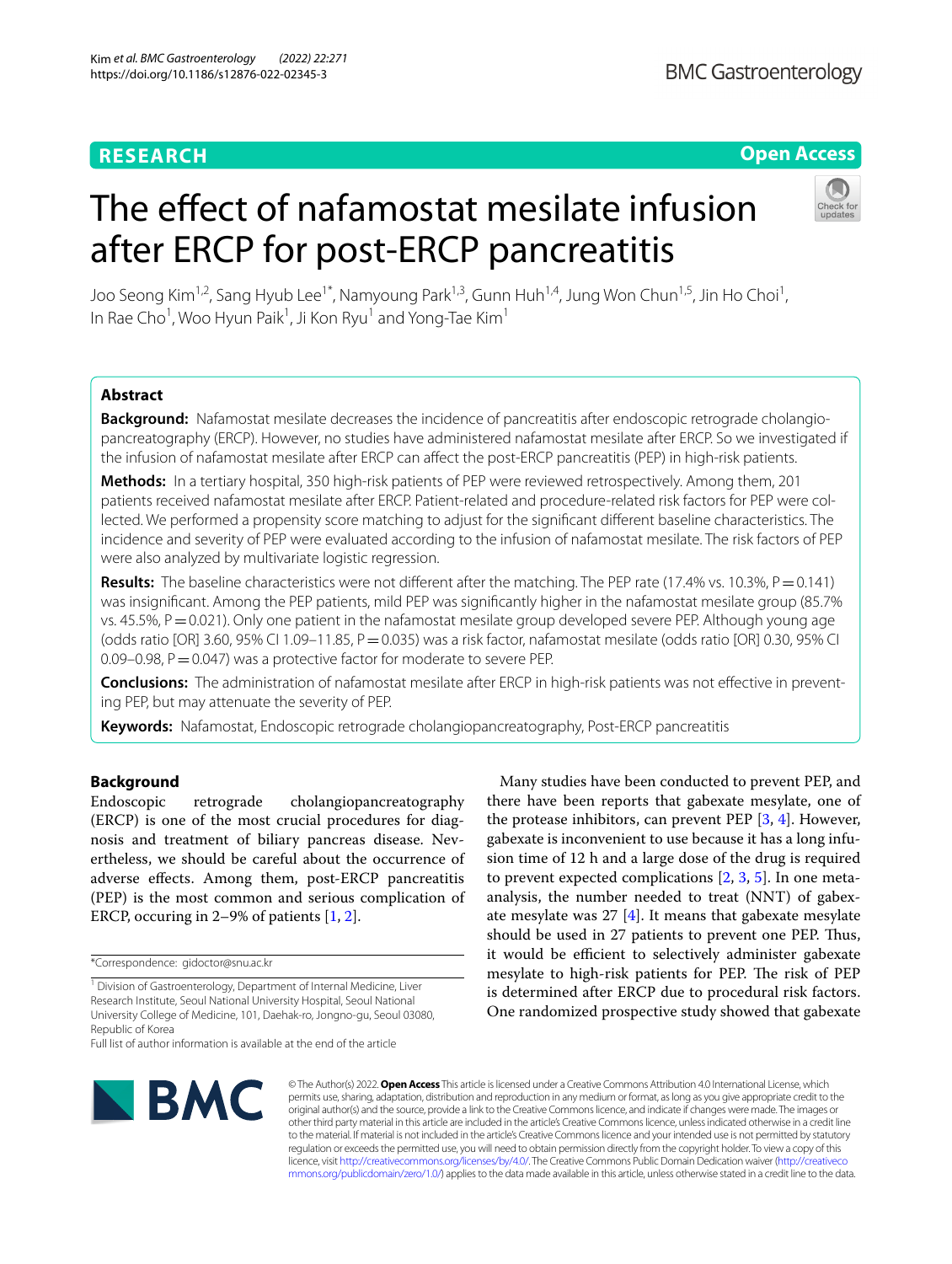mesylate administered after ERCP was efective in preventing PEP  $[6]$  $[6]$ .

Several studies have demonstrated that nafamostat mesilate can prevent PEP [\[7](#page-6-4)[–9](#page-6-5)]. Previous studies have shown that nafamostat mesilate is more efective than gabexate mesylate because the half-life is 20-times longer and 10–100 times more potent than gabexate [\[10](#page-6-6), [11\]](#page-6-7). However, nafamostat mesilate was also inefficient to administer to all patients for prophylaxis of PEP. At least 20 mg of nafamostat mesilate should be infused for at least six hours to prevent PEP  $[7, 9, 12]$  $[7, 9, 12]$  $[7, 9, 12]$  $[7, 9, 12]$  $[7, 9, 12]$  $[7, 9, 12]$  $[7, 9, 12]$ . The NNT of nafamostat mesilate was up to 31, calculated in a recent randomized controlled trials  $[7, 12, 13]$  $[7, 12, 13]$  $[7, 12, 13]$  $[7, 12, 13]$  $[7, 12, 13]$  $[7, 12, 13]$ . Thus, it would be more efficient to selectively use nafamostat mesilate after ERCP in high-risk patients. There was no study in which nafamostat mesilate was administered after ERCP to prevent PEP.

Therefore, the purpose of this study was to investigate the efect of nafamostat mesilate administration after ERCP on the development of PEP in high-risk patients.

# **Materials and methods**

# **Study design and patients**

We retrospectively evaluated the prospectively maintained database. We investigated endoscopic sphincterotomy (EST)-naïve patients older than age 19 who underwent ERCP in a tertiary hospital 2016–2018. Among them, high-risk of PEP patients as follow were analyzed; female or young age  $( $50$ ), or with a history$ of acute pancreatitis, a suspected sphincter of Oddi dysfunction, difficult cannulation, precut sphincterotomy, transpapillary balloon dilatation, or multiple pancreaticduct injections [[7](#page-6-4)]. Exclusion criteria were as follow; history of sphincterotomy, acute pancreatitis before ERCP, pregnant patients, pancreatic head cancer, use of other PEP prophylactic medication (gabexate mesylate, ulistin, etc.) [[6,](#page-6-3) [7](#page-6-4)].

All procedures were performed by three highly experienced endoscopists with more than 500 cases of ERCP annually. All ERCPs were performed using a standard duodenoscope (TJF-240 or 260 V; Olympus Optical Co., Ltd., Tokyo, Japan). Nafamostat mesilate was administered to the patients at high risk of developing PEP at the physician's decision after the procedure was completed. Patients of nafamostat mesilate group were infused with 500 mL of 5% dextrose solution with 20 mg of nafamostat mesilate within three hours after ERCP. The infusion continued for six hours [[9](#page-6-5)]. All methods were carried out in accordance with relevant guidelines and regulations. The control group was defned as patients who did not receive any PEP prophylactic medication including nafamostat mesilate.

This study was approved by the institutional review board (IRB) of our university (IRB No. 2016-2038). The need for informed consent was waived by the IRB.

# **Data collection and defnition**

Patient characteristics and ERCP-related data were retrospectively collected. Patients' characteristics included age, sex, history of acute pancreatitis, sphincter of Oddi dysfunction, indications of ERCP. ERCP-related data included difficult cannulation, pancreatic duct cannulation or injection, precut EST, pancreatic EST, endoscopic papillary balloon dilatation (EPBD), and endoscopic retrograde pancreatic drainage (ERPD).

Difficult cannulation was defined as selective biliary cannulation failing within 10 min regardless of the number of attempts. PEP was defned as serum amylase at least three times higher than normal level at 24 h after ERCP with typical pain. The severity of PEP was classifed as mild when hospitalization lasted for two to three days, moderate when four to nine days, and severe when it lasted for more than 10 days or there was pancreatic necrosis, pseudocyst or need for percutaneous drainage or surgery [[14\]](#page-6-10). We defned the hospitalization until the time when symptoms improved and oral feeding started. This is because oral feeding is a crucial factor in determining the length of the hospital stay for pancreatitis [[15\]](#page-6-11). Pancreatic duct manipulation included pancreatic ductal injection and cannulation.

## **Study outcome measures**

The primary outcome of this study was the PEP rate according to the nafamostat mesilate infusion. Secondarily, we evaluated the severity of PEP according to the nafamostat mesilate infusion and strong risk factors for PEP.

## **Statistical analysis**

To compare the basic characteristics, Student's *t*-test and Chi-square test were used for continuous and dichotomous variables, respectively. If any subgroups had less than four subjects, the Fisher's exact test was used instead of a Chi-square test.

After we had compared the baseline characteristics between the nafamostat mesilate group and the control group, propensity score matching was performed to adjust for signifcant diferences in the baseline characteristics between the two groups. We estimated propensity scores for these patients via multivariate logistic regression analysis and the following two variables were used in the model: difficult cannulation, pancreatic EST. One to one matching between the two groups was performed by the nearest neighbor matching with replacement within 0.05 standard deviations because the nafamostat mesilate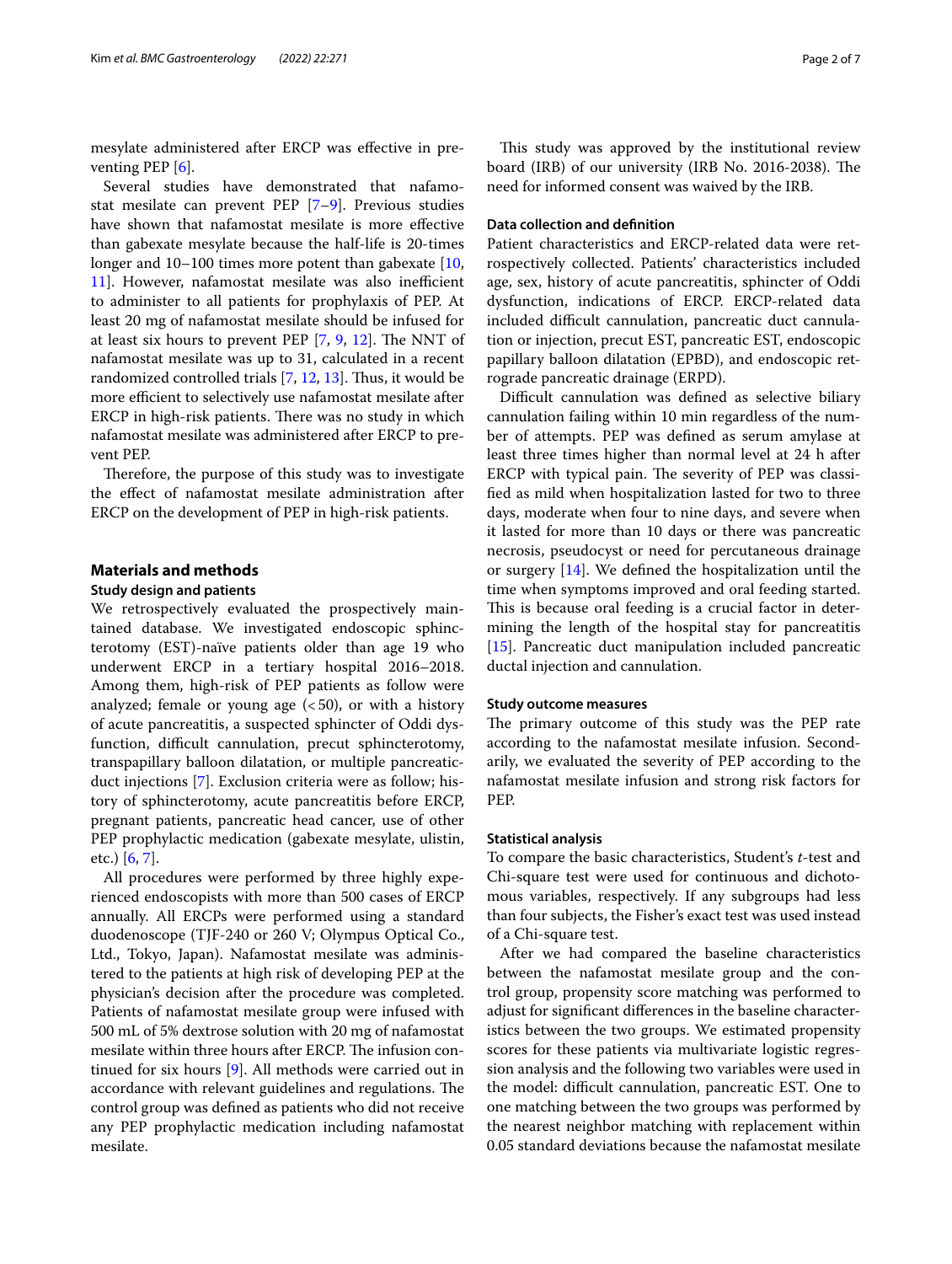group was larger than the control group [\[16](#page-6-12)]. As a result of matching with replacement, some control units can be matched to more than one treated unit. The weights was used to refect the frequency with which each control unit was matched. Thus, we used weighted *t*-test, Chi-square test to compare baseline characteristics after matching. In addition, risk factors for PEP were assessed by weighted logistic regression analysis. Variables with P<0.1 in univariate analysis were included in a logistic regression model to identify independent risk factors for PEP. P<0.05 indicated statistical significance. Statistical calculations were performed with SPSS version 19.0 for Windows (SPSS Inc, Chicago, Ill) and R environment ver.3.6.3 (The R Foundation for Statistical Computing, Vienna, Austria). MatchIt package was used for propensity score matching.

# **Results**

# **Baseline characteristics of the study population**

Of the 1014 EST-naive patients, 505 were excluded because of the exclusion criteria thus, a total of 509 patients were reviewed. Among the 509 patients, 350 high-risk patients were analyzed. The nafamostat mesilate group comprised 201 patients and the control group comprised 149 patients (Fig. [1](#page-2-0)).

The most common indication for ERCP was choledocholithiasis (57.4%, 201 of 350). The rate of difficult cannulation was signifcantly higher in the nafamostat mesilate group  $(57.2\% \text{ vs. } 39.6\%; \text{ P} = 0.001)$ . Pancreatic EST (21.9% vs. 13.4%;  $P = 0.043$ ) was also significantly higher in the nafamostat mesilate group. Other factors did not show signifcant diference between the two groups (Table [1\)](#page-3-0). After the propensity score matching, the nafamostat mesilate group comprised 201 patients and the control group comprised 106 patients. The difference in the number of patients in each group increased after matching. But it was adjusted by using replacement during matching. There were no significant differences in the baseline characteristics (Table [2\)](#page-3-1). The standardized diference was reduced in all covariates after matching (Additional fle [1:](#page-5-2) Table S1). Moreover, there was no signifcant diference in the number of risk factors in each group after matching (Additional fle [1:](#page-5-2) Table S2).

# **Study outcomes**

The overall incidence of PEP was 15.0% (46 of 307). There was no signifcant diference between the nafamostat mesilate group and the control group (17.4% vs. 10.3%, respectively;  $P = 0.168$ ) (Table [3\)](#page-4-0).

<span id="page-2-0"></span>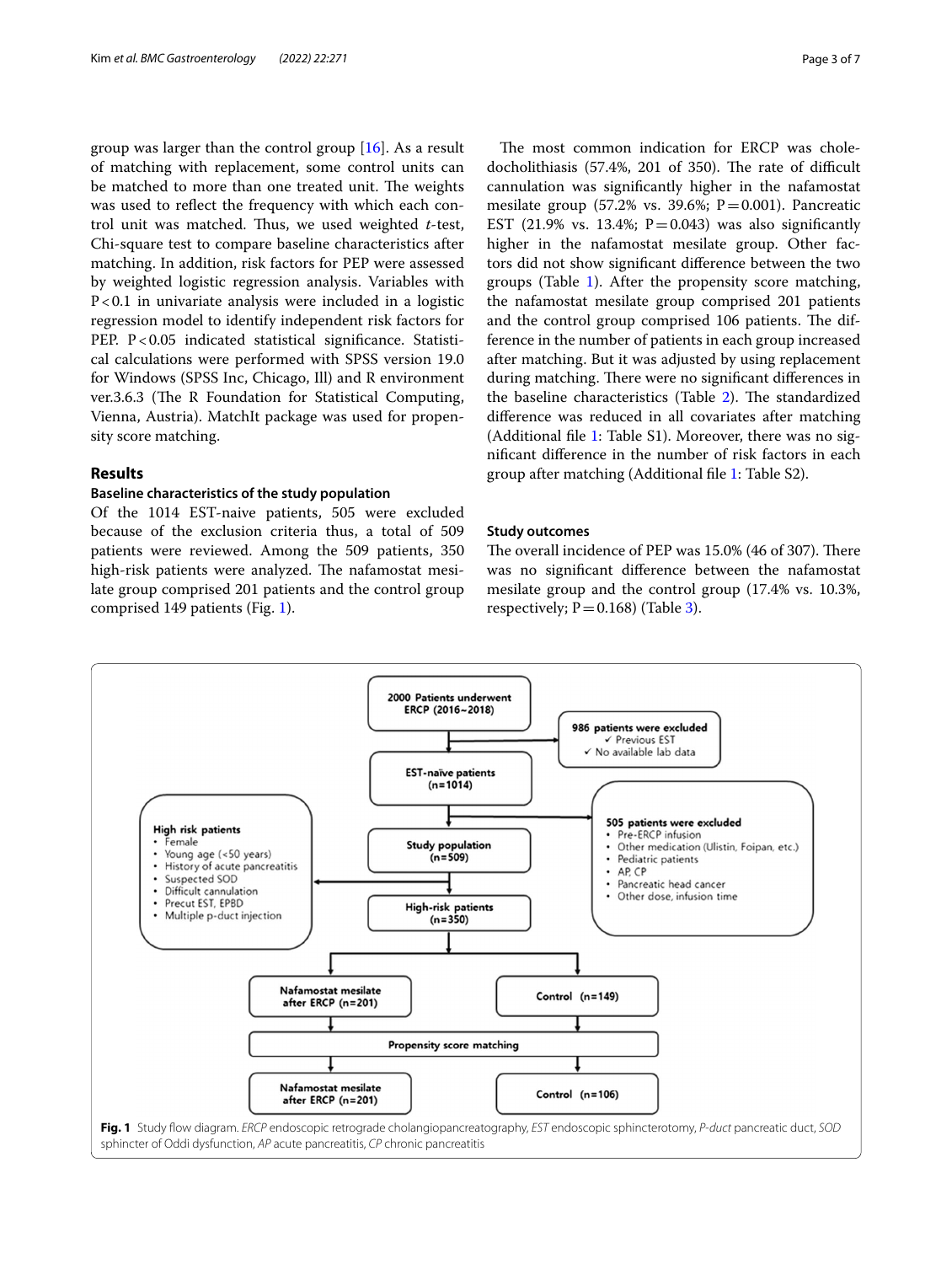|                               | Nafmostat mesilate<br>$(n=201)$ | Control ( $n = 149$ ) | Total ( $N = 350$ ) | P value |
|-------------------------------|---------------------------------|-----------------------|---------------------|---------|
| Age, y, median (range)        | $68(55 - 75)$                   | 66 (54 - 74)          | $66(55 - 75)$       | 0.436   |
| Male $(%)$                    | 74 (36.8)                       | 59 (39.6)             | 133 (38.0%)         | 0.596   |
| History of AP (%)             | 3(1.5)                          | 0                     | $3(0.9\%)$          |         |
| SOD (%)                       | 2(1.0)                          | $\circ$               | $2(0.6\%)$          |         |
| Purpose of ERCP (%)           |                                 |                       |                     |         |
| Choledocholithiasis           | 120 (59.7)                      | 81 (54.4)             | 201 (57.4%)         | 0.318   |
| Malignant biliary stricture   | 67(33.3)                        | 56 (37.6)             | 123 (35.1%)         | 0.410   |
| Benign biliary stricture      | 11(5.5)                         | 8(5.4)                | 19 (5.4%)           | 0.966   |
| Biliary leakage               | $\circ$                         | 1(0.7)                | $1(0.3\%)$          |         |
| Pancreatic cyst               | 1(0.5)                          | 2(1.3)                | $3(0.9\%)$          | 0.577   |
| Other indication <sup>a</sup> | $2(1.0)^{*}$                    | 1(0.7)                | $3(0.9\%)$          | 0.745   |
| Procedures (%)                |                                 |                       |                     |         |
| Difficult cannulation         | 115(57.2)                       | 59 (39.6)             | 174 (49.7%)         | 0.001   |
| P-duct manipulation           | 69 (34.3)                       | 44 (29.5)             | 113 (32.3%)         | 0.342   |
| Precut EST                    | 70 (34.8)                       | 42 (28.2)             | 112 (32.0%)         | 0.188   |
| Pancreatic EST                | 44 (21.9)                       | 20(13.4)              | 64 (18.3%)          | 0.043   |
| <b>EPBD</b>                   | 21 (10.4%)                      | 18 (12.1%)            | 39 (11.1%)          | 0.631   |
| <b>ERPD</b>                   | 43 (21.4%)                      | 20 (13.4%)            | 63 (18.0%)          | 0.055   |

# <span id="page-3-0"></span>**Table 1** The baseline characteristics in the nafamostat mesilate and the control groups

*AP* acute pancreatitis, *SOD* sphincter of Oddi dysfunction, *ERCP* endoscopic retrograde cholangiopancreatography, *P-duct* pancreatic duct, *EST* endoscopic sphincterotomy, *EPBD* endoscopic papillary balloon dilatation, *ERPD* endoscopic retrograde pancreatic drainage

<sup>a</sup> Intraductal papillary neoplasm of bile duct, Mirrizi's syndrome

<span id="page-3-1"></span>

|  | <b>Table 2</b> The baseline characteristics in the nafamostat mesilate and the control groups after matching |  |  |  |  |
|--|--------------------------------------------------------------------------------------------------------------|--|--|--|--|
|  |                                                                                                              |  |  |  |  |

|                               | Nafmostat mesilate<br>$(n=201)$ | Control ( $n = 106$ ) | Total ( $N = 307$ ) | P value |
|-------------------------------|---------------------------------|-----------------------|---------------------|---------|
| Age, y, median (range)        | $68(55 - 75)$                   | $65(52-73)$           | $66(54 - 75)$       | 0.202   |
| Male (%)                      | 74 (36.8)                       | 47(44.3)              | 121 (39.4)          | 0.186   |
| History of AP (%)             | 3(1.5)                          | $\mathbf 0$           | 3(1.0)              |         |
| SOD (%)                       | 2(1.0)                          | $\mathbf{0}$          | 2(0.7)              |         |
| Purpose of ERCP (%)           |                                 |                       |                     |         |
| Choledocholithiasis           | 120 (59.7)                      | 56 (52.8)             | 176(57.3)           | 0.401   |
| Malignant biliary stricture   | 67(33.3)                        | 42 (39.6)             | 109(35.5)           | 0.260   |
| Benign biliary stricture      | 11(5.5)                         | 4(1.3)                | 15(4.9)             | 0.437   |
| Biliary leakage               | $\circ$                         | 1(0.9)                | 1(0.3)              |         |
| Pancreatic cyst               | 1(0.5)                          | 2(1.9)                | 3(1.0)              | 0.611   |
| Other indication <sup>a</sup> | 2(1.0)                          | 1(0.9)                | 3(1.0)              | 0.646   |
| Procedures (%)                |                                 |                       |                     |         |
| Difficult cannulation         | 115(57.2)                       | 50 (47.2)             | 165(53.7)           | 1.000   |
| P-duct manipulation           | 69 (34.3)                       | 36 (34.0)             | 105(34.2)           | 0.229   |
| Precut EST                    | 70 (34.8)                       | 34 (32.1)             | 104 (33.9)          | 0.729   |
| Pancreatic EST                | 44 (21.9)                       | 17(16.0)              | 61 (19.9)           | 1.000   |
| <b>FPBD</b>                   | 21 (10.4%)                      | 14(13.2)              | 35 (11.4)           | 0.893   |
| <b>ERPD</b>                   | 43 (21.4%)                      | 15(14.2)              | 58 (18.9)           | 1.000   |

*AP* acute pancreatitis, *SOD* sphincter of Oddi dysfunction, *ERCP* endoscopic retrograde cholangiopancreatography, *P-duct* pancreatic duct, *EST* endoscopic sphincterotomy, *EPBD* endoscopic papillary balloon dilatation, *ERPD* endoscopic retrograde pancreatic drainage

<sup>a</sup> Intraductal papillary neoplasm of bile duct, Mirrizi's syndrome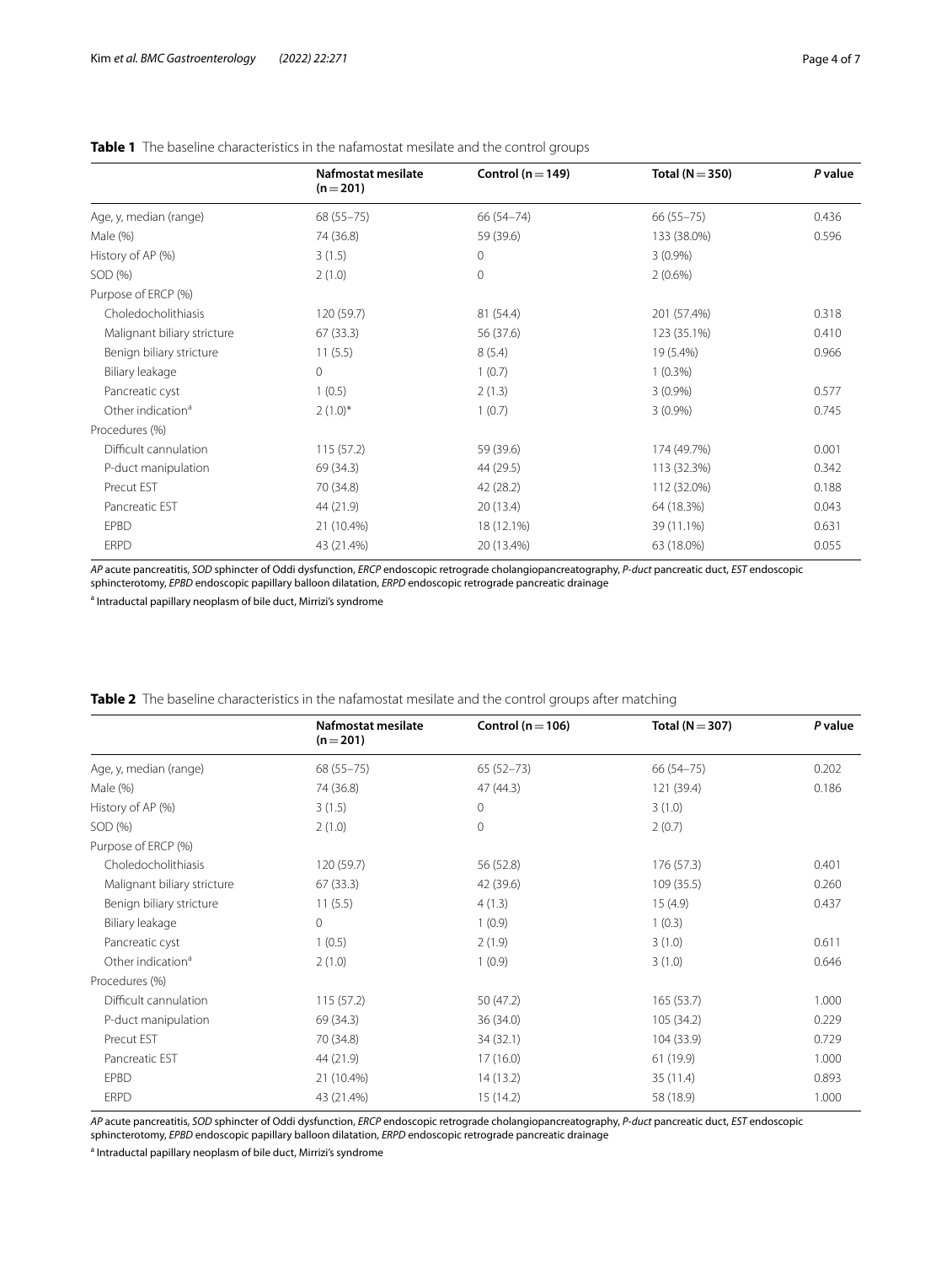<span id="page-4-0"></span>

| Table 3 Incidence and severity of post-ERCP pancreatitis     |  |  |  |
|--------------------------------------------------------------|--|--|--|
| according to the usage of nafamostat mesilate after matching |  |  |  |

|                                  | <b>Nafmostat</b><br>mesilate<br>$(n=201)$ | Control<br>$(n=106)$ | Total<br>$(N = 307)$ | P value |
|----------------------------------|-------------------------------------------|----------------------|----------------------|---------|
| PEP (%)                          | 35 (17.4)                                 | 11(10.3)             | 46 (15.0)            | 0.168   |
| Mild $(%)$                       | 30 (85.7)                                 | 5(45.5)              | 35 (76.1)            | 0.021   |
| Moderate<br>to severe<br>$(\% )$ | 5(14.3)                                   | 6(54.5)              | 11 (23.9)            |         |

*PEP* post-ERCP pancreatitis

<span id="page-4-1"></span>**Table 4** Univariate and multivariate analysis of the risk factors of moderate to severe post-ERCP pancreatitis

|                          | <b>Moderate to severe PEP</b> |       |                         |       |  |  |  |
|--------------------------|-------------------------------|-------|-------------------------|-------|--|--|--|
|                          | <b>Univariate</b>             |       | <b>Multivariate</b>     |       |  |  |  |
|                          | OR (95% CI)                   | Ρ     | OR (95% CI)             | Ρ     |  |  |  |
| Age $< 50$               | 3.10 (0.72-11.53) 0.098       |       | 3.60 (1.09-11.85) 0.035 |       |  |  |  |
| Female                   | 3.52 (0.77-16.11) 0.104       |       |                         |       |  |  |  |
| P-duct manipula-<br>tion | $1.11(0.35 - 3.51)$           | 0.858 |                         |       |  |  |  |
| Precut biliary EST       | 1.24 (0.39-3.91)              | 0.717 |                         |       |  |  |  |
| Pancreatic EST           | $0.30(0.04 - 2.34)$           | 0.251 |                         |       |  |  |  |
| <b>FRPD</b>              | $1.76(0.52 - 5.92)$           | 0.363 | $1.61(0.46 - 5.59)$     | 0.457 |  |  |  |
| Nafamostat mesi-<br>late | $0.32(0.10 - 1.00)$           | 0.051 | $0.30(0.09 - 0.98)$     | 0.047 |  |  |  |

Multivariate analysis included variables with *P*-value<0.1 in univariate analysis *PEP* post-ERCP pancreatitis, *OR* odds ratio, *CI* confdence interval, *P-duct* pancreatic duct, *EST* endoscopic sphincterotomy, *EPBD* endoscopic papillary balloon dilatation, *ERPD* endoscopic retrograde pancreatic drainage

As a secondary outcome, among the PEP patients, mild PEP was signifcantly higher in the nafamostat mesilate group (85.7% vs. 45.5%;  $P = 0.021$ ) (Table [3\)](#page-4-0). There was only one patient with severe pancreatitis in the nafamostat mesilate group. This patient underwent ERCP because of benign biliary stricture, a stricture of anastomosis site after liver transplantation and improved after 12 days of inpatient medical treatment.

In a multivariate analysis, young age  $(<50)$  (OR 3.60 [95% CI 1.09–11.85],  $P = 0.035$ ) was an independent risk factor for moderate to severe PEP. However, nafamosat mesilate (OR 0.30 [95% CI 0.09–0.98],  $P = 0.047$ ) was a protective factor (Table [4](#page-4-1)).

# **Discussion**

Nafamostat mesilate is efective in preventing PEP. However, it is inefficient to use nafamostat because of the inconvenience in use and high NNT. This study was conducted to use nafamostat mesilate more efficiently. Thus, we investigated the effect of the post-procedural administration of nafamostat mesilate on PEP in high risk patients. As a result, there was no signifcant diference in the PEP rate, but it had an efect on reducing the severity of PEP.

Many studies have reported that nafamostat mesilate could prevent PEP but was inefective in high risk patients. Choi et al. [[7\]](#page-6-4) reported the results of a welldesigned single-center RCT for nafamostat mesilate. They randomized 704 patients and the treatment group was infused with 20 mg of nafamostat mesilate one hour before ERCP and maintained for 24 h. However, there was no signifcant diference in the PEP rate as a result of the subgroup analysis in high risk patients (12.9% vs 15.2% for control,  $P=0.587$ ). In the single center RCT conducted by Yoo et al. [\[13\]](#page-6-9) in 2011, 50 mg of nafamostat mesilate was administered in the treatment group for six hours. However, there was also no signifcant diference in the PEP rate of the high-risk patients compared to the control group in the subgroup analysis (6.3% vs 6.5% for control,  $P = 0.981$ ). In single-center RCT published by Ohuchida et al. [[12\]](#page-6-8) in 2015, nafamostat mesilate had no signifcant efect in high-risk patients (9.7% vs 18.2% for control,  $P = 0.163$ ). And our study also showed that using nafamostat mesilate after ERCP did not reduce the incidence of PEP in high risk patients.

A meta-analysis conducted by Yu et al. [\[8](#page-6-13)] reported that nafamostat mesilate can attenuate the severity of PEP. In this study, the proportion of mild PEP was significantly higher in the nafamostat mesilate group. There were 5 patients in the nafamostat mesilate group and 6 patients in the control group with moderate to severe PEP. In multivariate analysis, nafamostat mesilate had the protective efect for moderate to severe PEP. Hence, the use of nafamostat mesilate in high risk patients after ERCP can attenuate the severity of PEP. It is meaningful because the clinical burden is high when severe PEP occurs.

Although statistically insignifcant, the incidence of PEP was higher in the nafamostat mesilate group. It may be because a difficult cannulation and pancreatic EST were conducted more in the nafamostat mesilate group. Thus, NNT could not be calculated from our data. And the overall PEP rate was 15.0%, higher than the previous studies. It was even 17.4% in the nafamostat mesilate group. This may be because this study was conducted on high risk patients of PEP. Additionally, difficult cannulation was very high, approximately by 50%. Other studies reported that the rate of difficult cannulation was approximately 10–36% [\[7](#page-6-4), [12,](#page-6-8) [13\]](#page-6-9).

In the logistic regression analysis, we did not include difficult cannulation. This is because other procedural risk factors such as precut EST and p-duct manipulation may overlap with difficult cannulation. Although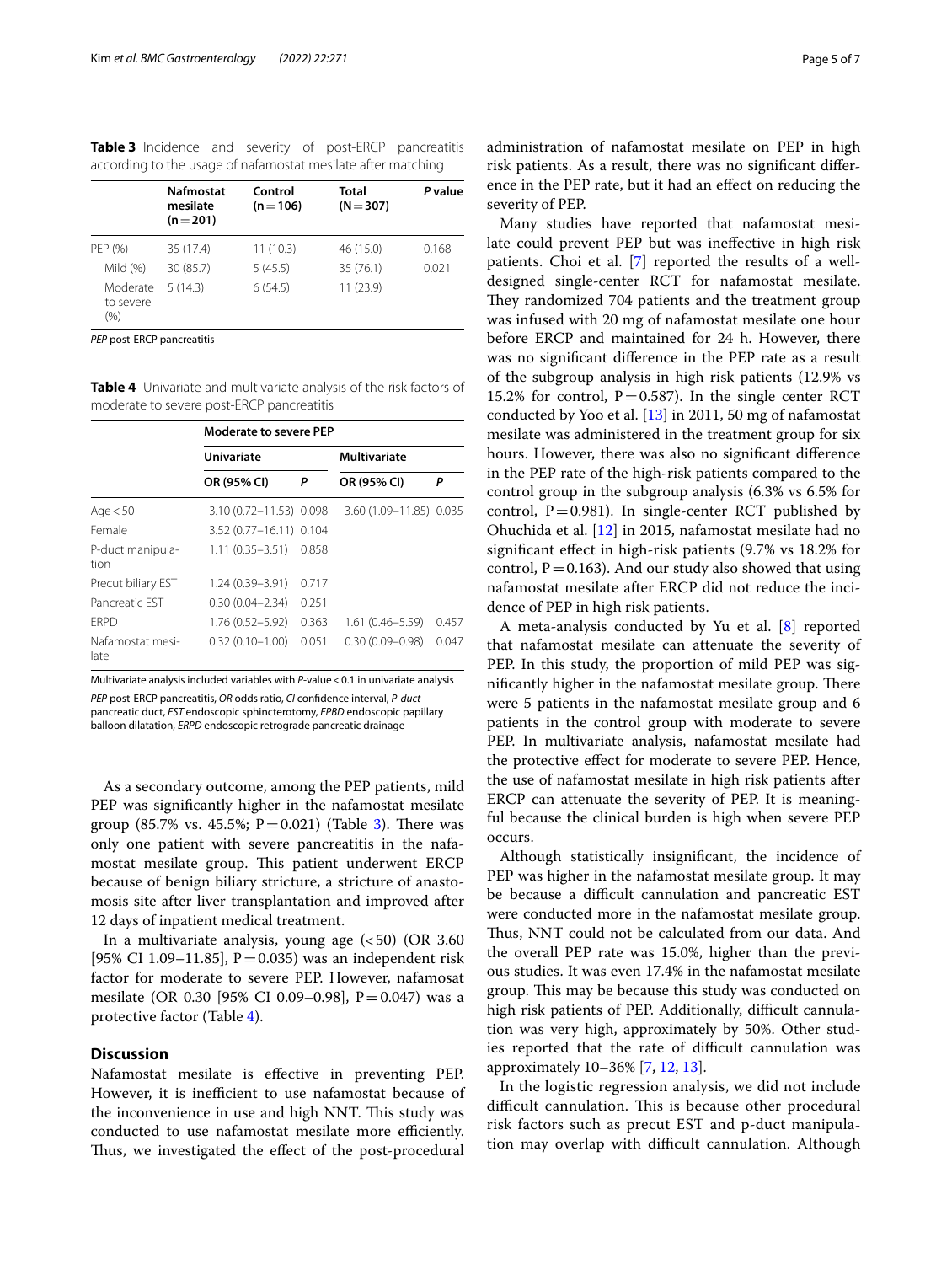ERPD is a protective factor of PEP, it was included in the multivariate analysis because it is a variable that can impact PEP.

Some patients had a longer hospital stay because they were treated with an underlying disease after improvement of PEP. In these cases, severity may be impacted because severity of PEP depends on the length of the hospital stay. In a previous study, oral feeding was a crucial factor in determining the length of hospital stay for pancreatitis  $[15]$  $[15]$ . Thus, we determined the hospitalization duration until symptoms improved and oral feeding started.

This study has limitations. First, selection bias may occur because it is a retrospective study and the administration of nafamostat mesilate was determined after ERCP. However, selection bias would have been reduced via the propensity score matching. Standardized differences of covariates are decreased after matching but still>0.1. Nevertheless, there is no signifcant diference in the baseline characteristics after matching, so it can be observed that the matching is balanced. Second, there were confounding factors that could impact the occurrence of PEP such as ERPD and other PEP prophylactic medications. So we excluded patients with other PEP prophylactic medications such as gabexate mesylate and ulistin. And we included ERPD in the multivariate analysis, and there were no signifcant results other than young age. Additionally, rectal indomethacin was not used in this study because it has not been available in Korea. Hydration was performed when PEP occurred, but it did not reach the amount of proven aggressive hydration [[17\]](#page-6-14). Thus, the impact of PEP by hydration can be considered negligible. Despite these limitations, this study is meaningful as the frst study to investigate the impact of nafamostat mesilate infusion after the procedure. And this study difers from other studies in that it only targets high risk patients.

# **Conclusions**

In conclusion, the use of nafamostat mesilate after ERCP did not prevent PEP, but may have the efect of reducing severity. Thus, nafamostat mesilate may be used after the procedure in high-risk patients expected to develop PEP during the ERCP procedure. Further prospective randomized controlled trial will be needed to support these results.

#### **Abbreviations**

ERCP: Endoscopic retrograde cholangiopancreatography; PEP: Post-ERCP pancreatitis; NNT: Number needed to treat; EST: Endoscopic sphincterotomy; EPBD: Endoscopic papillary balloon dilatation; ERPD: Endoscopic retrograde pancreatic drainage.

# **Supplementary Information**

The online version contains supplementary material available at [https://doi.](https://doi.org/10.1186/s12876-022-02345-3) [org/10.1186/s12876-022-02345-3](https://doi.org/10.1186/s12876-022-02345-3).

<span id="page-5-2"></span>**Additional fle 1: Table S1.** Standardized Diferences Before and After the Propensity Score Matching. **Table S2.** The Number of Risk Factors Before and After the Propensity Score Matching.

#### **Acknowledgements**

None.

#### **Author contributions**

JSK contributed to data collection, statistical analysis and draft of the manuscript; SHL conceptualized and designed the study and interpreted and draft the manuscript; NP contributed to study design and data collection; JHC participated in the data collection, statistical analysis, and manuscript writing; GH, JWC, and IRC contributed to data analysis and manuscript writing; WHP, JKR, and YTK performed data acquisition and contributed to manuscript writing. All authors read and approved the fnal manuscript.

## **Funding**

Not applicable.

#### **Availability of data and materials**

The datasets used and/or analyzed during the current study are available from the corresponding author upon reasonable request.

#### **Declarations**

#### **Ethics approval and consent to participate**

Prior to data collection, this study was conducted in the strict accordance with the Declaration of Helsinki and approved by the Institutional Review Board of Seoul National University Hospital (IRB No. 2016-2038). Consent to participate was waived by the institutional review board of Seoul National University Hospital because this study was retrospective study and all patient information had been unidentifable.

#### **Consent for publication**

Not applicable.

#### **Competing interests**

The authors declare that they have no competing interests.

#### **Author details**

<sup>1</sup> Division of Gastroenterology, Department of Internal Medicine, Liver Research Institute, Seoul National University Hospital, Seoul National University College of Medicine, 101, Daehak‑ro, Jongno‑gu, Seoul 03080, Republic of Korea. <sup>2</sup> Department of Internal Medicine, Dongguk University College of Medicine, Dongguk University Ilsan Hospital, Goyang‑si 10326, Republic of Korea.<sup>3</sup> Department of Internal Medicine, Kyung Hee University Hospital at Gangdong, Seoul 05278, Republic of Korea. <sup>4</sup> Department of Internal Medicine, Asan Medical Center, University of Ulsan College of Medicine, Seoul 05505, Republic of Korea. <sup>5</sup> Center for Liver and Pancreatobiliary Cancer, National Cancer Center, Goyang‑si, Gyeonggi‑do 10408, Republic of Korea.

## Received: 28 May 2021 Accepted: 12 May 2022 Published online: 31 May 2022

#### **References**

- <span id="page-5-0"></span>1. Freeman ML, Nelson DB, Sherman S, Haber GB, Herman ME, Dorsher PJ, et al. Complications of endoscopic biliary sphincterotomy. N Engl J Med. 1996;335:909–18.
- <span id="page-5-1"></span>2. Freeman ML, Guda NM. Prevention of post-ERCP pancreatitis: a comprehensive review. Gastrointest Endosc. 2004;59:845–64.